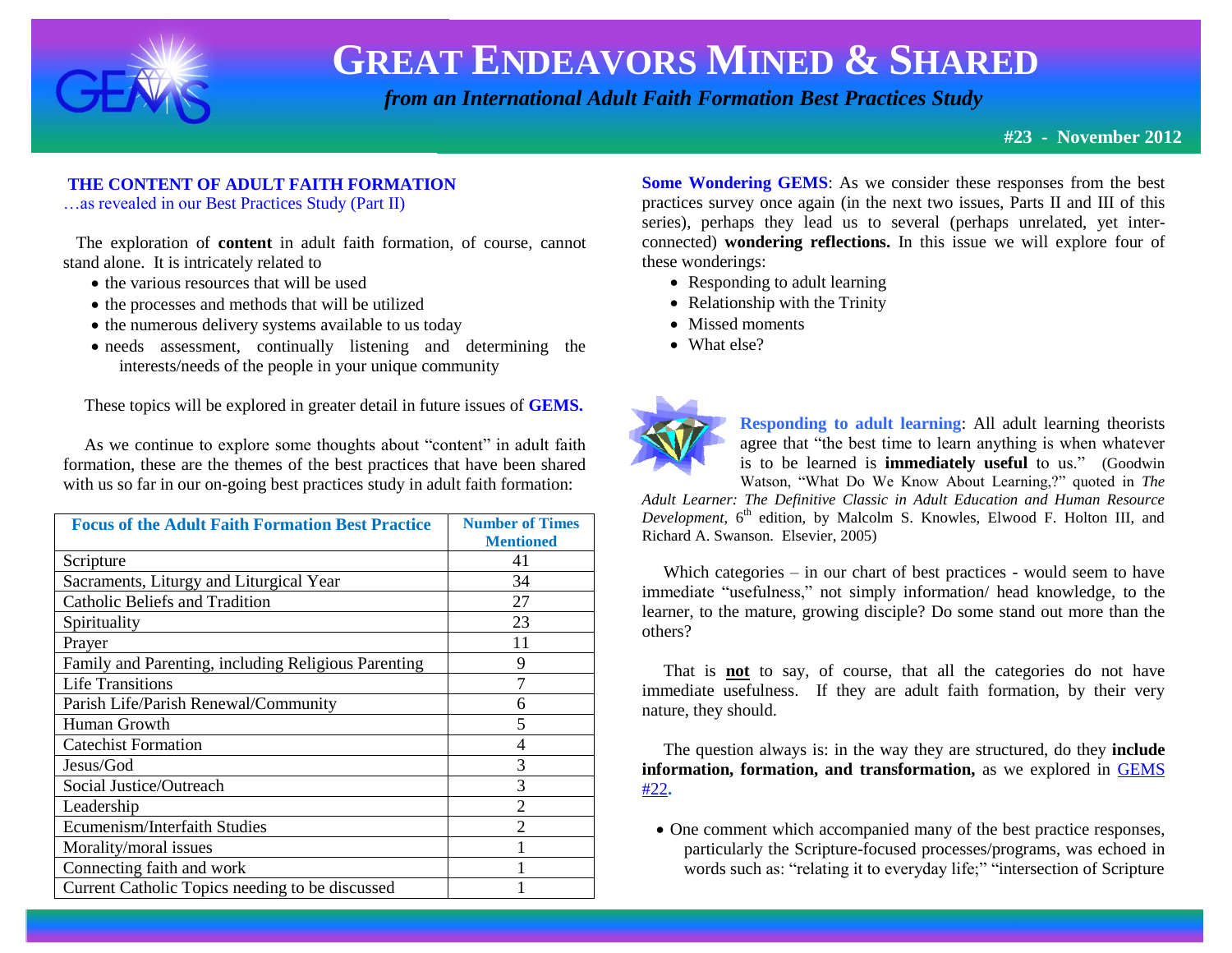and life;" "Scripture-based and applicable to life;" "how to live faith everyday."

- Even though this one question on the survey centered on the "content" of the best practice, many respondents spoke to the **necessity and inclusion of process within their best practice:**
	- o Participants desired time for reflection and discussion, interaction in a variety of ways.
	- o Many respondents used the term "faith-sharing" to describe the process/content of their best practice.



**Relationship with God, Jesus and the Holy Spirit:** The chart of content themes in our best practices surveys reveals that Church teachings and tradition were a large concentration of the best practices. Looking through those –

wonderful offerings, and very needed – three of them explicitly centered on Jesus, God, and/or the Holy Spirit.

What, of course, we need to keep in mind is that we're only looking at a small cross-section of our adult formation offerings: those reported in this survey. There is much more happening than what is reflected in this survey.

 We also realize that it wouldn't be possible to explore Scripture, sacraments, liturgy, spirituality, Catholic beliefs, etc., without focusing on God, Jesus and the Holy Spirit.

 At the same time, this might give us an opportunity to reflect on two realities:

> Are our programs/processes built around an exploration of the reality of Christ as the center of our faith, of the wonder of our God, of the on-going, life-giving presence of the Spirit with us?

 During a talk, "Do Ask, Do Tell: Evangelizing Post Modern Catholics," at the "Lessons from St. Paul Conference," (Sacred Heart Major Seminary,

Detroit, MI, March 2009), Sherry Weddell, Co-Director of the Catherine of Siena Institute in Colorado Springs, CO, commented that most RCIA processes focus upon Catholicism primarily and deal with Jesus as a "belief" or "topic" within Catholicism. This can reinforce an "impersonal or institutional understanding of becoming a Catholic."

 If our goal is intentional discipleship, all adults – new Catholics and all who have been on the journey – need to continually **meet Jesus intimately**, not simply as a "belief" or as a "topic."

- When we do "spend time" in our offerings on God, Jesus, the Holy Spirit, how do we do it? Do we "tell" the Church's teaching and tradition (extremely important!), but do we also provide time for:
	- o prayer and reflection
	- o conversation, time for adults to talk about their experiences of God/Jesus/the Holy Spirit in their daily lives?

 Perhaps one of the reasons for the popularity years ago of the book, *The Shack, was just that.* It gave people an opening to talk to one another about their questions, their experiences of God in their lives.

> Adults need to question, probe, and critically reflect on the meaning of God's revelation in their unique lives in order to grow closer to God.

> > *- Our Hearts Were Burning Within Us, #52*



**Missed Moments:** In looking at the smaller numbers of programs/opportunities in the areas such as

• life transitions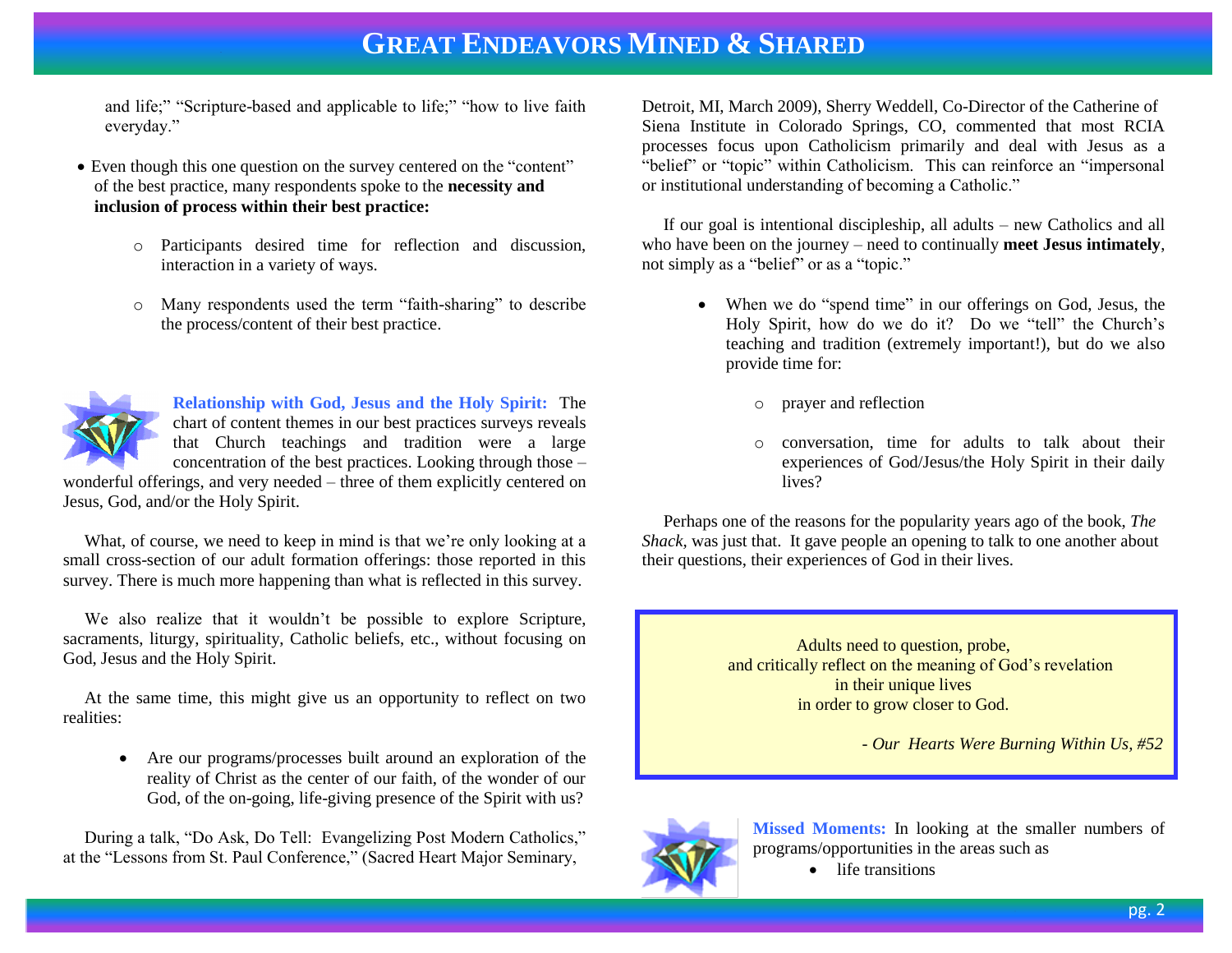- connecting faith and work
- social justice and outreach

another wondering comes to mind: are we missing opportunities of:

- attracting adults and walking with them
- helping them to make sense of their everyday life experiences in the light of their Catholic faith?

 If all that we do is connected to intentional discipleship (see page 2, column 2), does everything we do, teach/learn, and model reflect the reality that our relationship with God and our relationships with one another are so closely bound together that

- we **never see any separation**, any dividing line
- we always live our relationship with God through how we respond to others?

 Does every adult faith formation opportunity call people to healing relationships, to caring relationships?



**What Else?** One guideline to keep in mind as we, planners of adult faith formation, continually lead: keep asking the question: **what is missing**? What haven't we done that is a need which could broaden our perspectives, deepen our

faith, our awareness, our consciousness, our prayer, our actions, our service as disciples of Jesus?

 In looking at the vast array of topics/themes that were covered in the best practices that have been submitted thus far, the question also arises: what topics/themes weren't addressed? However, it is certainly **very possible that they are being covered**. There is much adult faith formation happening throughout our countries which is not represented in our best practices survey.

 Thus, it is with great trepidation that the following are suggested (in no particular order). These are a few topics that could be/should be/might be topics for adult faith formation that didn't appear in the best practices, but are probably happening in myriad creative ways.

 Yet, since they didn't appear yet in the best practices surveys, have you considered:

- **Faithful Citizenship**: During election times, we often reflect on our role as faith-filled citizens. Yet, our role in the world, as followers of Jesus occurs 24/7/365. For beginning resources and ideas: [http://www.usccb.org/issues-and-action/faithful-citizenship/.](http://www.usccb.org/issues-and-action/faithful-citizenship/)
- **Media literacy skills**: It is so obvious that we are surrounded today by media and technology. Are we discerning consumers? The *National Directory for Catechesis,* (#69.C) reminds us that the media is a subject, a content area, for catechesis. Catechesis "…should help people develop their knowledge and skills as viewers, listeners, readers, and users so that they might understand and evaluate the media in the light of the Gospel. … Television and the internet now occupy so much time in the lives of the people of the United States that catechesis should focus especially on developing a critical understanding of these media."
- **Our use of leisure time** (*Lumen Gentium*, #34; *Catechism of the Catholic Church*, #2185-2187): In a society where people root their identity in jobs or career advancement, are relentlessly challenged to increase productivity or are addicted to workaholism, do we help adults today look at what is in our tradition concerning the gift of Sabbath? Recently Pope Benedict XVI quoted Bernard of Clairvaux in a letter to Pope Eugene III reminding us that "much work often leads to hardness of heart."
- **Peaceful Living, Peacemaking and Peacekeeping**: This deepening awareness and theology of non-violence is a "content area" which could multiply and expand, for it touches so many areas: ourselves, our homes, our cities, and our world.
- **Racism**: Though not a new document, the Pastoral Letter from the U.S. Bishops on racism, *Brothers and Sisters to Us*, written in 1979 [\(http://nccbuscc.org/saac/bishopspastoral.shtml\)](http://nccbuscc.org/saac/bishopspastoral.shtml), is a continual and constant challenge – and significant help for adult formation – as we continue toward "decisive action to eradicate it from our society."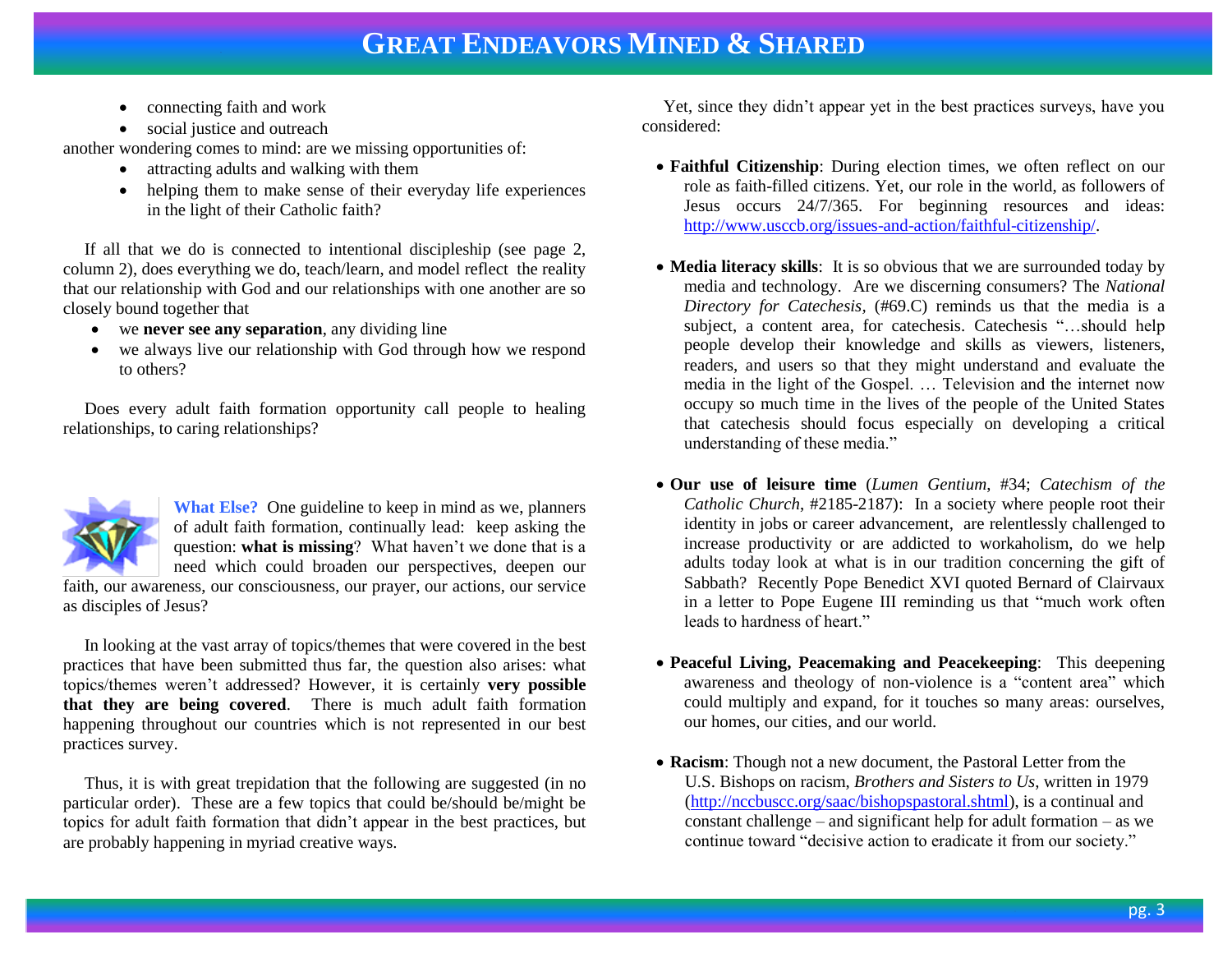- **Discussion/Reflection on national and local issues**: such as: suicide or sudden death of a young person in the community, comprehensive immigration reform, the U.S. health care reform, etc. Do we provide a hospitable place, inviting people to come and talk about their feelings, their thoughts? Within that conversation, do we then, ask: what is in our tradition which will give us guidance, which will help us get through this happening together, understand and respond to this issue from our Catholic tradition?
- **After a local, national or international event** (such as Katrina, 9/11, etc.), do we invite shared reflection: What have we learned? Did it change my life? My thinking? Is there something I/we should be doing differently?
- **Support groups for all life transitions and everyday needs**, e.g. retirement, empty nesters, parents who have had a child die, unemployment, separation/divorce, military families (especially in military towns), caregivers for family members with Alzheimer's, recovery groups, study groups, contemplative groups, to name just a few. *(There are many support groups in existence; are there others that people need? Each parish does not need to do their own. Do we know where various support groups are available so we can help people find the resources?)*

You cannot help but learn more as you take the world into your hands. Take it up reverently, for it is an old piece of clay, with millions of thumbprints on it.

 *- John Updike*

 **Marriage Enrichment**: There are many creative approaches to support and engage married couples, at various points and milestones of married life. One parish, after having their first evening event (dinner, movie and discussion), invited the participants to remain together as a

small faith-sharing community, always connected with a social. One event was a "learn to dance" night; another centered on "Couple Prayer." The variety of the offerings – and the hospitality – appealed to the numerous needs and interests.

- **Interfaith marriages**: Can our parishes and programs be a welcoming gathering place for interfaith couples to have supportive conversations?
- **The home as the domestic church**: Since the Second Vatican Council we have celebrated the actuality that parents are the first teachers of the faith. How do we help our parents and grandparents (and all the extended family) appreciate and live the awesome reality of being the domestic church?
- **Spirituality of retirement**: Now that the baby boomers are retiring, it is estimated that the US will see 4-5 million new retirees each year for the next fifteen to twenty years (Robert Margetic in *How to Survive the Coming Retirement Storm*, Xlibris, 2011). Are parishes and adult faith formation processes there for them, in all aspects of this transition, spiritually, emotionally, practically, etc.?
- **Our multicultural society/Church**: The global sense of who we are today graphically illustrates that "we" are not the only ones; "we" are not the norm. What does that practically mean? How can we explore it in our adult faith formation processes?
- Vatican II: We are now in the midst of the celebration of the  $50<sup>th</sup>$  anniversary year of the Council. Undoubtedly, there are numerous programs commemorating and relooking at its message, meaning and vision for today. Yet, do we wait for an anniversary year or is this a topic, a content area, which is ongoing, because:
	- Church historians tell us that it takes forty-five to one hundred and twenty years for the teachings/vision of a Council to really begin to be understood and take root
	- Many of today's younger Catholics were not alive at the time of the Council (and might think that Vatican II is the Pope's summer home or the papal airplane)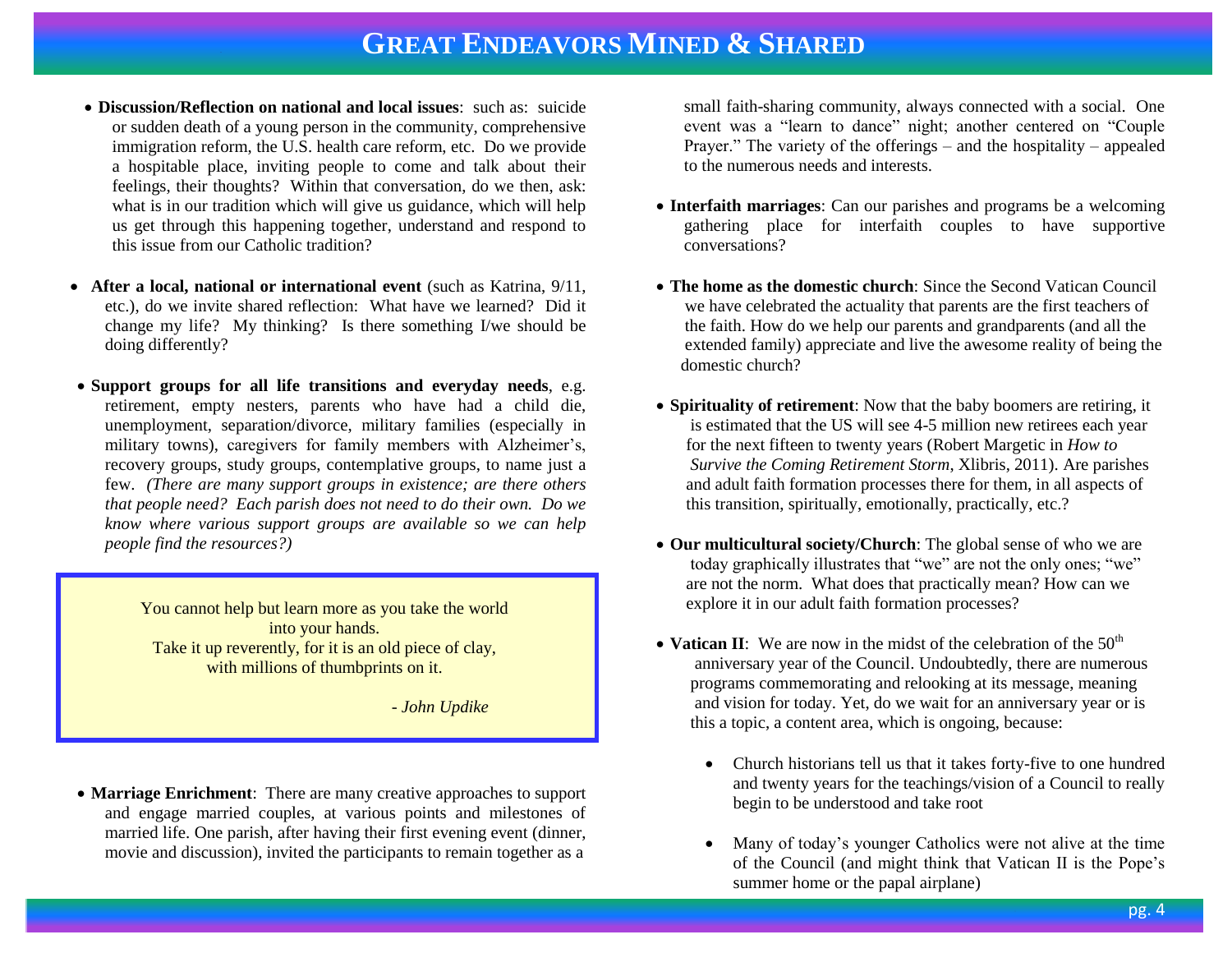- **Ecological awareness**: Do our parish practices care for the earth? Do some of our adult faith formation opportunities help people to explore today's realities and the needed actions? Pope Benedict XVI's *Messages for the World Day of Peace* from 2007, 2008, and 2010 - each describe how ecological considerations and the pursuit of peace are mutually informing. The 2010 Message ("If you want peace, protect Creation,"), cites the *Catechism of the Catholic Church* in proclaiming that: "'creation is the beginning and the foundation of all God's works,' and its preservation has now become essential for the pacific coexistence of mankind [sic]."
- **Spirituality of Work**: Richard Cimino and Don Lattin, in *Shopping for Faith: American Religion in the New Millennium* (Jossey-Bass, 2002) tell us that, in this century, corporations have begun – and will continue – to try to address the spiritual and emotional needs of their employees. If they see it as a need/a necessity, do we?

Are there ways that parishioners can experience their parish supporting them in their careers and work life? Have we considered going to their places of employment and offering opportunities rather than expecting them to always come to us?

 **Spiritual Practices**: Books, websites, and magazines are filled today with much discussion on spiritual practices. There is a renewed and deepened interest in our traditional practices, such as: worship, the many ways of prayer, silence, sacraments, retreats, service and outreach. There are many others which bubble up when people begin reflecting on all the realities which can and do help them connect to God, such as: living in the present moment, reading, music, savoring beauty, forgiving, hospitality, giving thanks, generosity, small faith-sharing groups, simple living, etc.

 How do our adult faith formation programs call people to reflect on their spiritual practices, inviting them to go deeper as well as begin new ones?

 **Spirituality**: Even though this is a category into which some of our best practices fell, it bears repeating that this is crucial.

 "(Adults) want to see and feel God active in their lives. If we focus our efforts to help adults grow in their spiritual lives they will participate. While learning about the faith tradition plays a role in this process, it is not the most fundamental reason that adults are part of church. They will learn about the tradition to the extent that it helps them in their journey with God. Adults seem to want to look *through* the tradition as a lens for seeing their life, more than to look *at* it." (David Riley and Jack McBride in *Best Practices in Adult* 

 *Faith Formation: A National Study.* Washington, DC: NCCL, 2006. #27)

During his talk, "The Future of Catechesis: Three Claims for Leaders to Consider," at the RCL Benziger Symposium on the Future of Catechesis, June 2008, in Baltimore, Michael P. Horan, Ph.D. said: "The future credibility of catechetical leadership rests on a willingness to get under the surface debate about church and foster real communication about the experience of God, and to promote the same in the people of God. …

The effectiveness of adult catechesis in the present and future rests on getting under the ecclesiological divide that Catholic adults experience when talking about their church. The consolation as well as the task of catechetical leadership today is to create spaces and situations in which people talk about deeper concerns that are worthy of real discussion:

- o their relationship with God
- o questions about God
- o experience of God
- o the role of God in their lives
- o speaking about these things with competence, confidence, and freedom from fear of being wrong."
- **Simplicity**: Another topic which abounds in bookstores and on the internet is the desire and art of simplifying life. This, of course, encompasses many and varied areas of life, and will mean different things for different people: managing schedules, accumulation of possessions, reducing the noise around us, the way we shop, use of technology in one's life, reducing clutter, changing the way we eat, wholistically balancing life, etc. How is this a part of our adult faith formation programs?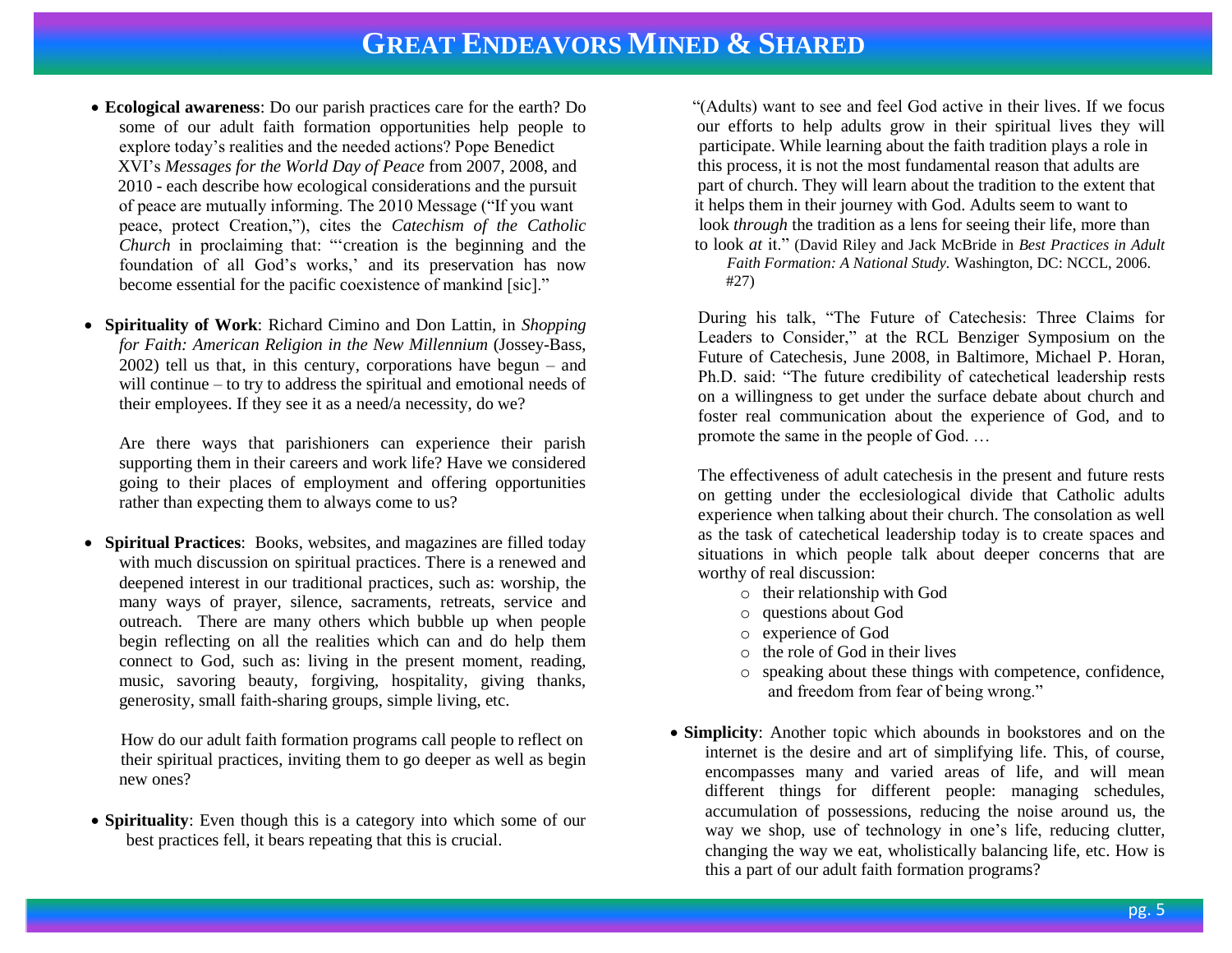

#### **Your GEMS to Share**

These topics have been mentioned because they were not included in any of the best practice surveys received thus far. However, many of you have probably **incorporated them into your adult faith formation processes/programs** through various venues and delivery systems. You're invited to share them, so they can be passed along in future newsletters. Email your thoughts and reflections about your endeavors to: [jschaeffler@adriandominicans.org.](mailto:jschaeffler@adriandominicans.org)

 What **other topics**, not mentioned above or in the best practices surveys, have you offered (remembering, too, that there are many delivery systems and ways of providing on-going formation)? Your ideas will be shared with others as they're received [\(jschaeffler@adriandominicans.org\)](mailto:jschaeffler@adriandominicans.org).



#### **Golden Nuggets From You**

[Last month](http://www.janetschaeffler.com/Best-Practices.html) we invited you to share your responses to some of the **Wondering GEMS** concerning the mission of adult faith formation**: informing, forming** and **transforming** today's adult.

One parish has shared their reflections and discussions:

- What methods, materials, opportunities and processes does your parish use **to "inform"** adult believers of the "heart and meaning" of the Christian message and the church's tradition?
	- o Homilies, Bible studies (11 running currently), speakers, educating through the children's classes and homecommunications, the bulletin, website, Facebook, Twitter, encouragement to take seminary classes, Alpha, RCIA, prayer teams, Teams of Our Lady, Legion of Mary, Lenten

Mission, Men's Fellowship, Young Adult Group, Christian Service opportunities, and more

- What aspects of Church teaching are covered well through your adult faith formation opportunities, through the life of the parish (the parish is the curriculum)?
	- $\circ$  Scripture, liturgy, prayer, sacrament, morality
- What aspects of Church teaching might need more attention?
	- o Relationship to God, mission

\*\*\*\*\*\*\*

- What methods, materials, opportunities and processes are used **to "form**" adult believers?
	- o All of the above also form our people in any well-drawnout "event"
- What activities and opportunities that "form" adults in living the faith work well for your parish?
	- o Offering a very large variety of types of formation works well because everyone comes to Jesus using the gifts He has given them. We have over 40 ways to participate in Christian Service, for example.
- What aspects of "living the faith" does your parish do well?
	- o We tend to do liturgy, service, and caring for the sick/dying really well.
- Are there aspects of "living the faith" that might need more attention for your parishioners?
	- o Small groups, personal relationships

\*\*\*\*\*\*\*